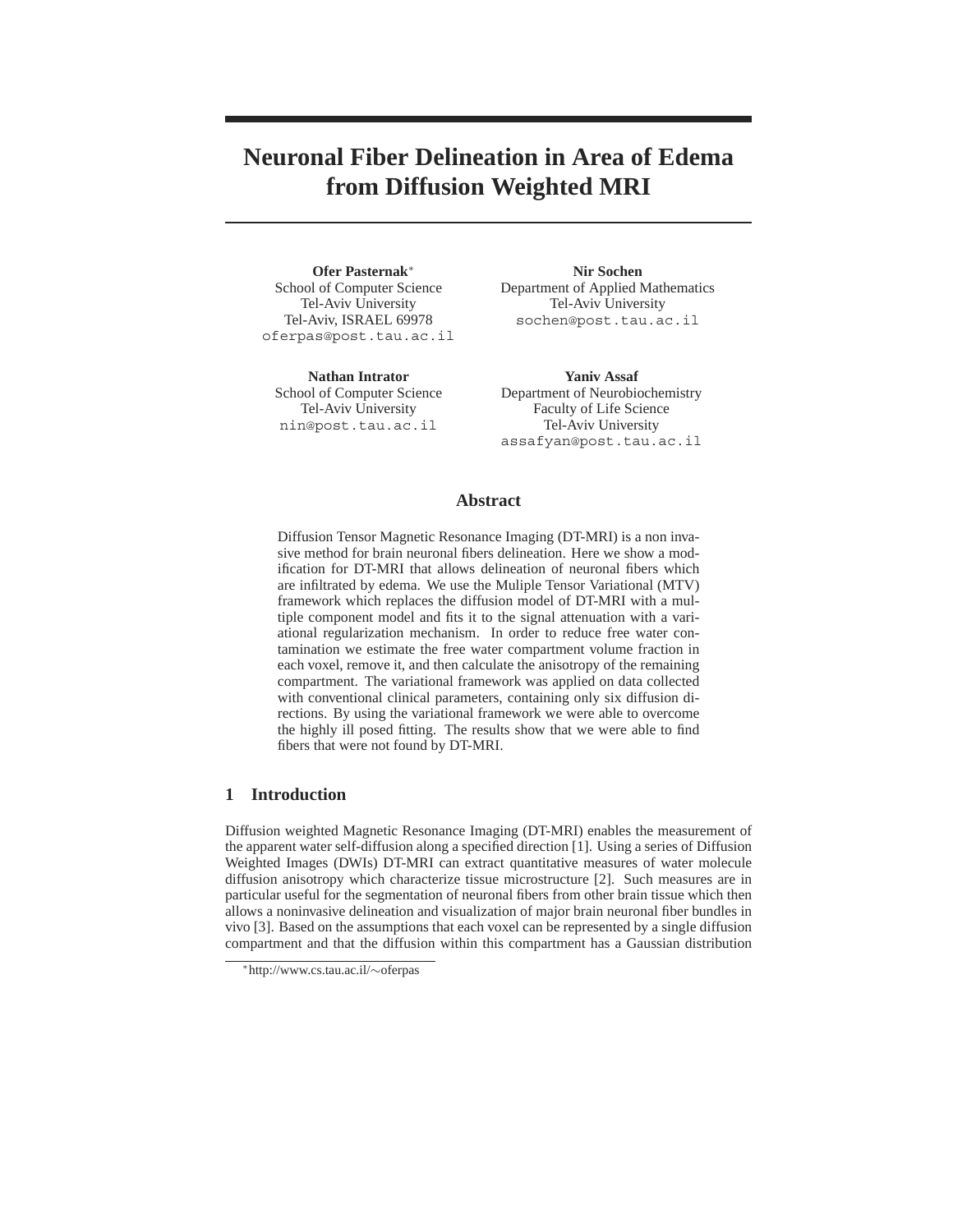DT-MRI states the relation between the signal attenuation,  $E$ , and the diffusion tensor,  $D$ , as follows  $[4, 5, 6]$ :

$$
E(q_k) = \frac{A(q_k)}{A(0)} = \exp(-bq_k^T Dq_k), \qquad (1)
$$

where  $A(q_k)$  is the DWI for the k'th applied diffusion gradient direction  $q_k$ . The notation  $A(0)$  is for the non weighted image and b is a constant reflecting the experimental diffusion weighting [2]. D is a second order tensor, *i.e.*, a  $3 \times 3$  positive semidefinite matrix, that requires at least 6 DWIs from different non-collinear applied gradient directions to uniquely determine it. The symmetric diffusion tensor has a spectral decomposition for three eigenvectors  $U^a$  and three positive eigenvalues  $\lambda^a$ . The relation between the eigenvalues determines the diffusion anisotropy using measures such as Fractional Anisotropy (FA) [5]:

$$
FA = \sqrt{\frac{3((\lambda_1 - \langle D \rangle)^2 + (\lambda_2 - \langle D \rangle)^2 + (\lambda_3 - \langle D \rangle)^2)}{2(\lambda_1^2 + \lambda_2^2 + \lambda_3^2)}},
$$
\n(2)

where  $\langle D \rangle = (\lambda_1 + \lambda_2 + \lambda_3)/3$ . FA is relatively high in neuronal fiber bundles (white matter), where the cylindrical geometry of fibers causes the diffusion perpendicular to the fibers be much smaller than parallel to them. Other brain tissues, such as gray matter and Cerebro-Spinal Fluid (CSF), are less confined with diffusion direction and exhibit isotropic diffusion. In cases of partial volume where neuronal fibers reside other tissue type in the same voxel, or present complex architecture, the diffusion has no longer a single pronounced orientation and therefore the FA value of the fitted tensor is decreased. The decreased FA values causes errors in segmentation and in any proceeding fiber analysis.

In this paper we focus on the case where partial volume occurs when fiber bundles are infiltrated with edema. Edema might occur in response to brain trauma, or surrounding a tumor. The brain tissue accumulate water which creates pressure and might change the fiber architecture, or infiltrate it. Since the edema consists mostly of relatively free diffusing water molecules, the diffusion attenuation increases and the anisotropy decreases. We chose to reduce the effect of edema by changing the diffusion model to a dual compartment model, assuming an isotropic compartment added to a tensor compartment.

## **2 Theory**

The method we offer is based on the dual compartment model which was already demonstrated as able to reduce CSF contamination [7], where it required a large number of diffusion measurement with different diffusion times. Here we require the conventional DT-MRI data of only six diffusion measurement, and apply it on the edema case.

#### **2.1 The Dual Compartment Model**

The dual compartment model is described as follows:

$$
E(q_k) = f \exp(-bq_k^T D_1 q_k) + (1 - f) \exp(-bD_2).
$$
 (3)

The diffusion tensor for the tensor compartment is denoted by  $D_1$ , and the diffusion coefficient of the isotropic water compartment is denoted by  $D_2$ . The compartments have relative volume of f and  $1-f$ . Finding the best fitting parameters  $D_1$ ,  $D_2$  and f is highly ill-posed, especially in the case of six measurement, where for any arbitrarily chosen isotropic compartment there could be found a tensor compartment which exactly fits the data.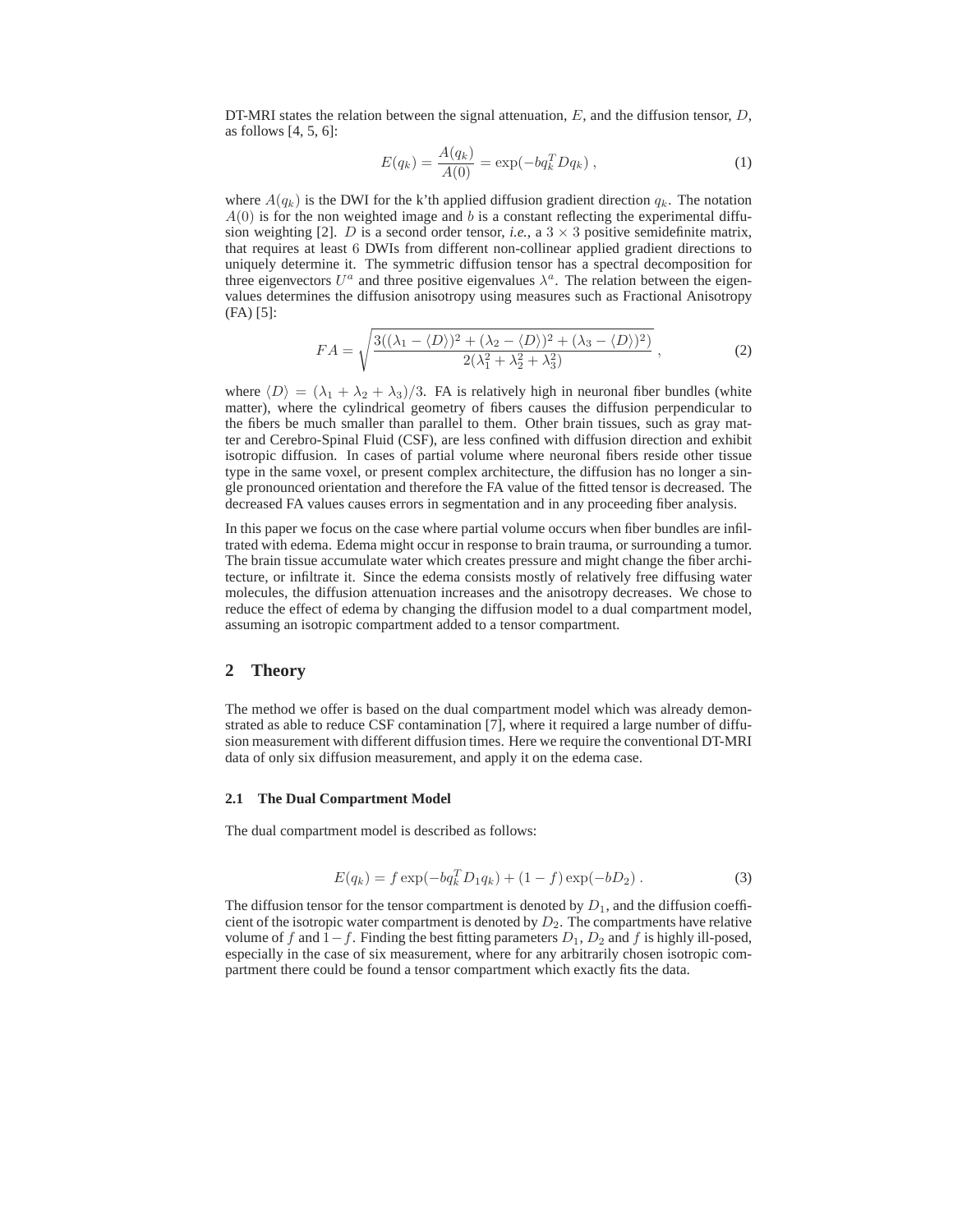

Figure 1: The initialization scheme. In addition to the DWI data, MTV uses the  $T_2$  image to initialize  $f$ . The initial orientation for the tensor compartment are those that DT-MRI calculated.

### **2.2 The Variational Framework**

In order to stabilize the fitting process we chose to use the Multiple Tensor Variational (MTV) framework [8] which was previously used to resolve partial volume caused by complex fiber architecture [9], and to reduce CSF contamination in cases of hydrocephalus [10]. We note that the dual compartment model is a special case of the more general multiple tensor model, where the number of the compartments is restricted to 2 and one of the compartments is restricted to equal eigenvalues (isotropy). Therefore the MTV framework adapted for separation of fiber compartments from edema is composed of the following functional, whose minima should provide the wanted diffusion parameters:

$$
S(f, D_1, D_2) = \int_{\Omega} \left[ \alpha \sum_{k=1}^{d} (E(q_k) - \hat{E}(q_k))^2 + \phi(|\nabla U_i^1|) \right] d\Omega.
$$
 (4)

The notation  $\hat{E}$  is for the observed diffusion signal attenuation and E is calculated using (3) for d different acquisition directions.  $\Omega$  is the image domain with 3D axis  $(x, y, z)$ ,  $|\nabla I| = \sqrt{(\frac{\partial I}{\partial x})^2 + (\frac{\partial I}{\partial y})^2 + (\frac{\partial I}{\partial z})^2}$  is defined as the vector gradient norm. The notation  $U_i^1$ stands for the principal eigenvector of the i'th diffusion tensor. The fixed parameters  $\alpha$  is set to keep the solution closer to the observed diffusion signal. The function  $\phi$  is a diffusion flow function, which controls the regularization behavior. Here we chose to use  $\phi_i(s)$  =  $\sqrt{1+\frac{s^2}{K^2}}$  which lead to anisotropic diffusion-like flow while preserving discontinuities  $\prod_{i=1}^{N}$  The regularized fitting allows the identification of smoothed fiber compartments and reduces noise. The minimum of (4) solves the Euler-Lagrange equations, and can be found by the gradient descent scheme.

#### **2.3 Initialization Scheme**

Since the functional space is highly irregular (not enough measurements), the minimization process requires initial guess (figure 1), which is as close as possible to the global minimum. In order to apriori estimate the relative volume of the isotropic compartment we used a normalized diffusion non-weighted image, where high contrast correlates to larger fluid volume. In order to apriori estimate the parameters of  $D_1$  we used the result of conventional DT-MRI fitting on the original data. The DT-MRI results were spectrally decomposed and the eigenvectors were used as initial guess for the eigenvectors of  $D_1$ . The initial guess for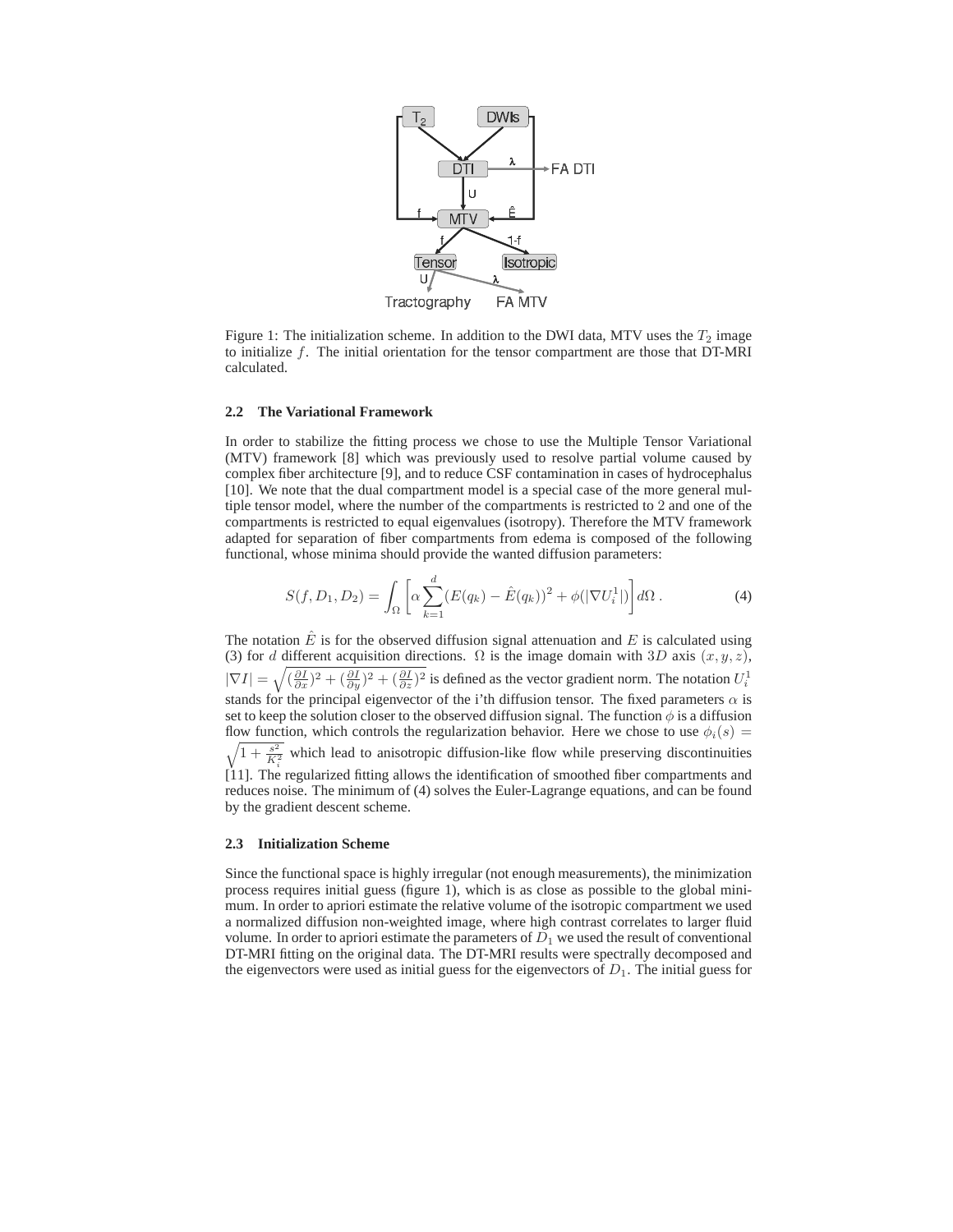the eigenvalues of  $D_1$  were set to  $\lambda_1 = 1.5$ ,  $\lambda_2 = \lambda_3 = 0.4$ .

## **3 methods**

We demonstrate how partial volume of neuronal fiber and edema can be reduced by applying the modified MTV framework on a brain slice taken from a patient with sever edema surrounding a brain tumor. MRI was performed on a 1.5T MRI scanner (GE, Milwaukee). DT-MRI experiments were performed using a diffusion-weighted spin-echo echoplanar-imaging (DWI-EPI) pulse sequence. The experimental parameters were as follows:  $TR/TE = 10000/98ms$ ,  $\Delta/\delta = 31/25ms$ ,  $b = 1000s/mm2$  with six diffusion gradient directions. 48 slices with thickness of 3mm and no gap were acquired covering the whole brain with FOV of  $240mm2$  and matrix of  $128x128$ . Number of averages was 4, and the total experimental time was about 6 minutes. Head movement and image distortions were corrected using a mutual information based registration algorithm [12]. The corrected DWIs were fitted to the dual compartment model via the modified MTV framework, then the isotropic compartment was omitted. FA was calculated for the remaining tensor for which FA higher than 0.25 was considered as white matter. We compared these results to single component DT-MRI with no regularization, which was also used for initialization of the MTV fitting.

# **4 Results and Discussion**



Figure 2: A single slice of a patient with edema. (A) a non diffusion weighted image with ROI marked. Showing the tumor in black surrounded by sever edema which appear bright. (B) Normalized  $T_2$  of the ROI, used for f initialization. (C) FA map from DT-MRI (threshold of FA> 0.25). Large parts of the corpus callosum are obscured. (D) FA map of  $D_1$  from MTV (thresholds f > 0.35, FA > 0.25). A much larger part of the corpus callosum is revealed

Figure (2) shows the Edema case, where DTI was unable to delineate large parts of the corpus callosum. Since the corpus callosum is one of the largest fiber bundles in the brain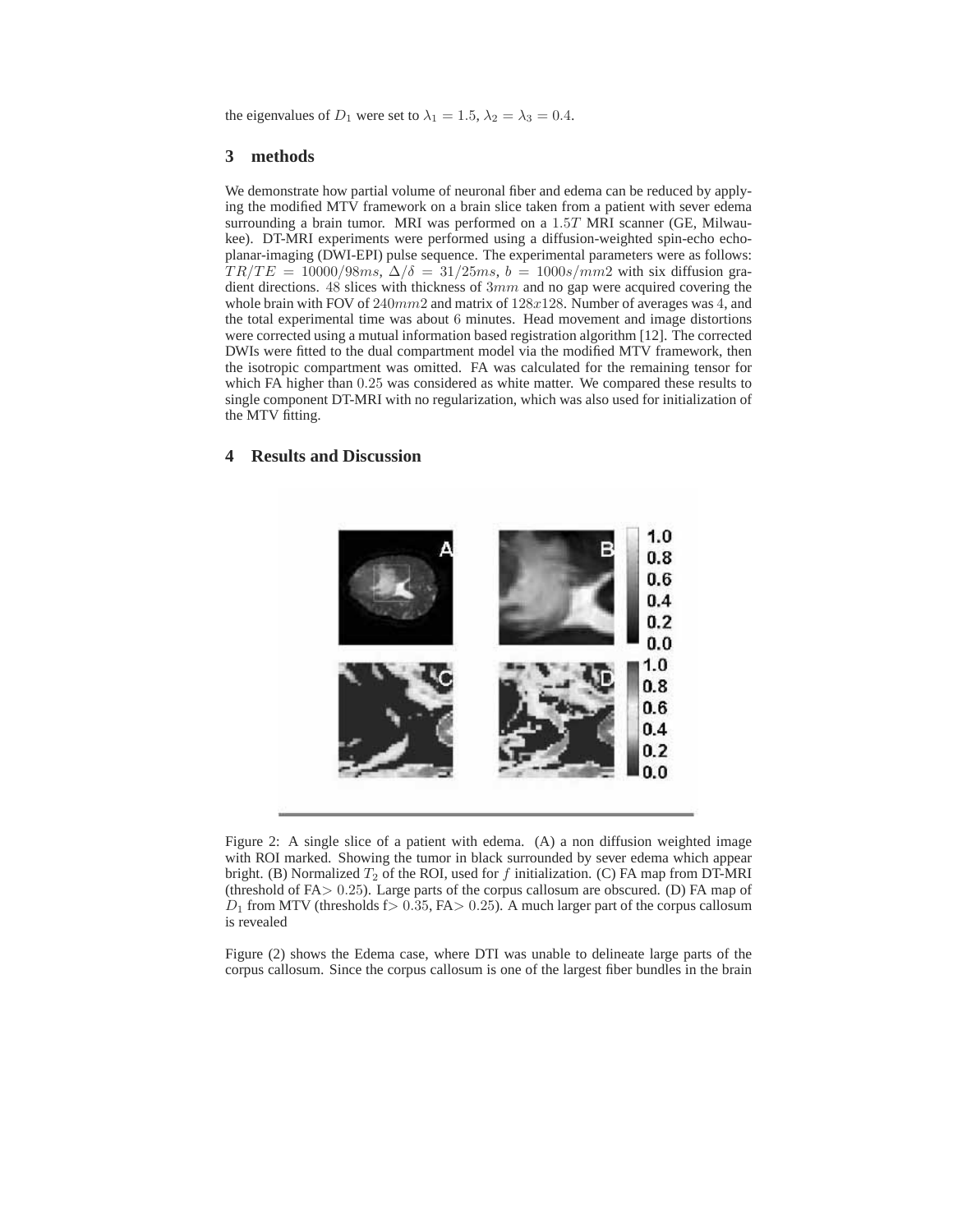it was highly unlikely that the fibers were disconnected or disappeared. The expected FA should have been on the same order as on the opposite side of the brain, where the corpus callosum shows high FA values. Applying the MTV on the slice and mapping the FA value of the tensor compartment reveals considerably much more pixels of higher FA in the area of the corpus callosum. In general the FA values of most pixels were increased, which was predicted, since by removing any size of a sphere (isotropic compartment) we should be left with a shape which is less spherical, and therefore with increased FA. The benefit of using the MTV framework over an overall reduce of FA threshold in recognizing neuronal fiber voxels is that the amount of FA increase is not uniform in all tissue types. In areas where the partial volume was not big due to the edema, the increase was much lower than in areas contaminated with edema. This keeps the nice contrast reflected by FA values between neuronal fibers and other tissue types. Reducing the FA threshold on original DT-MRI results would cause a less clear separation between the fiber bundles and other tissue types. This tool could be used for fiber tracking in the vicinity of brain tumors, or with stroke, where edema contaminates the fibers and prevents fiber delineation with the conventional DT-MRI.

## **5 Conclusions**

We show that by modifying the MTV framework to fit the dual compartment model we can reduce the contamination of edema, and delineate much larger fiber bundle areas. By using the MTV framework we stabilize the fitting process, and also include some biological constraints, such as the piece-wise smoothness nature of neuronal fibers in the brain. There is no doubt that using a much larger number of diffusion measurements should increase the stabilization of the process, and will increase its accuracy. However, more measurement require much more scan time, which might not be available in some cases. The variational framework is a powerful tool for the modeling and regularization of various mappings. It is applied, with great success, to scalar and vector fields in image processing and computer vision. Recently it has been generalized to deal with tensor fields which are of great interest to brain research via the analysis of DWIs and DT-MRI. We show that the more realistic model of multi-compartment voxels conjugated with the variational framework provides much improved results.

## **Acknowledgments**

We acknowledge the support of the Edersheim - Levi - Gitter Institute for Functional Human Brain Mapping of Tel-Aviv Sourasky Medical Center and Tel-Aviv University, the Adams super-center for brain research of Tel-Aviv University, the Israel Academy of Sciences, Israel Ministry of Science, and the Tel-Aviv University research fund.

# **References**

- [1] E Stejskal and JE Tanner. Spin diffusion measurements: Spin echoes in the presence of a time-dependant field gradient. *J. Chem. Phys.*, 42:288–292, 1965.
- [2] D. Le-Bihan, J.-F. Mangin, C. Poupon, C.A. Clark, S. Pappata, N. Molko, and H. Chabriat. Diffusion tensor imaging: concepts and applications. *Journal of Magnetic Resonance Imaging*, 13:534–546, 2001.
- [3] S. Mori and P.C. van Zijl. Fiber tracking: principles and strategies a technical review. *NMR Biomed.*, 15:468–480, 2002.
- [4] P.J. Basser, J. Mattiello, and D. Le-Bihan. MR diffusion tensor spectroscopy and imaging. *Biophysical Journal*, 66:259–267, 1994.